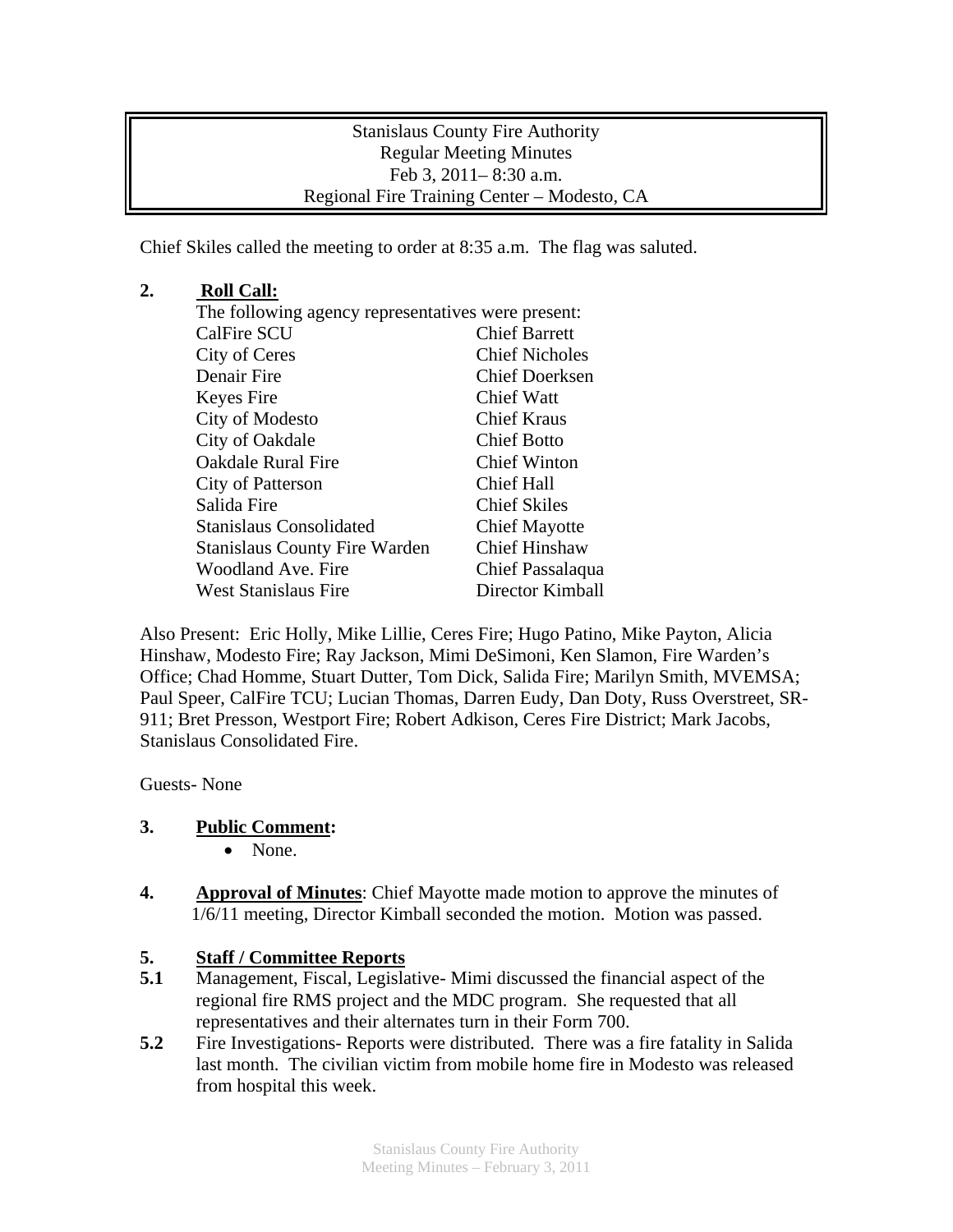- **5.3** Fire Prevention- Report was sent out with agenda. Chief Slamon noted that the fire code was adopted by the County and the district's codes that were submitted were ratified by the Board as well.
- **5.4** Fire Communications- Chad went over items in his report including narrow banding and APCO. There were questions regarding the date for fire RMS and new CAD. Chief Botto questioned when the simulcast will be up and going, Lucian Thomas said that he hopes to have it up and running by June. The east side and the west side both have problems, but it will require a large investment. All funding options are being considered. Chief Hinshaw noted that all Homeland Security money for fire has been put into communications. There is no general fund support and grant money may dry up. He questioned what is the fire service plan for the future? Chief Botto recommended a study to provide an operational roadmap for the future. Chief Hinshaw agreed and suggested an ad hoc committee with policy makers included. Chief Skiles recommended that this be placed on the agenda for next month. He requested that Chad do some research on other counties that have addressed similar issues.
- **5.5** Fire Training- Stuart reported on classes that were offered in West Stanislaus including a wildland fire class. An S-430 class will be offered for free, the intent is to develop an incident management team within the County.
- **5.6** EMS Alicia reported on the exposure training classes that are on-going. All but 3 fire agencies signed up as well as many non-fire agencies.

## **6. Agenda Items**

- **6.1 Operational Area Coordinator-** Chief Jackson reported on some of the current Operational Area issues. Annual updates are due: dispatch matrix and CFRIS may be e-mailed in; IQS personnel rosters and position assignment survey forms will be coming out in the mail. Please send all your information in as soon as possible. With new CAD coming, all agencies need to send copies of their aid agreements to SR-911 and the Operational Area Coordinator. XST refresher / requalification is scheduled for May, information will be mailed. Chief Hinshaw stressed the importance of NIMS compliance for all agencies if they expect to continue to benefit from grants.
- **6.2 CFAA Workshop overview—**Mimi provided an overview on the workshop that several agencies attended regarding the CFAA reimbursement rates. There have been some changes specifically to the administrative rate and how it's calculated, and to personnel costs. The information is available on the Fire Warden's website and the CalEMA web-site.
- **6.3 Stanislaus County CICCS Committee-** Chief Jackson provided the background on CICCS committee. It used to be an independent committee without ties to the Op Area Coordinator. Once documentation in ROSS and red-cards were required, the Op Area Coordinator once again became the Chair of the Committee until processes could be established. Captain Holly- Chair, Chief Hall-Vice-Chair, and Engineer Dick-Secretary were elected as officers of the committee. Captain Holly presented information on the organization, and its responsibilities. They are basing everything they do as a peer-review committee on state